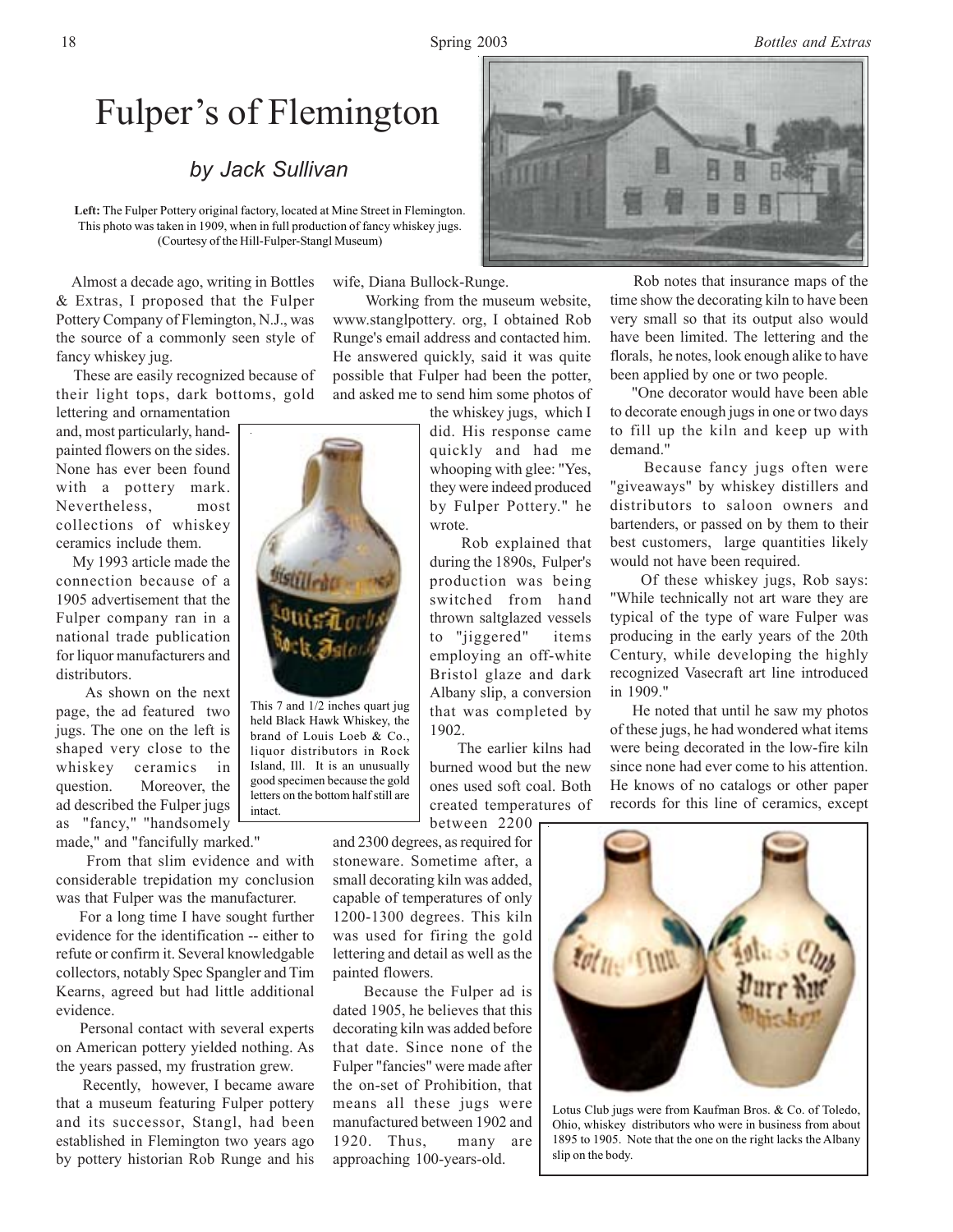

the advertisement shown in this article.

 The pottery operated from Flemington, a town of just over 4,000 about 23 miles north of Trenton in western New Jersey.

 Although the ad cites a founding date for the firm of 1805, that claim probably was a merchandising ploy. The actual founding occurred in 1814 by Samuel Hill, who had just finished his pottery apprenticeship and was drawn to Flemington because of its red clay soils.

 Under Hill, the factory made redware items like drainage pipe and food storage crocks. One of his employees was Abraham Fulper who purchased the company from Hill's heirs in 1858. Subsequently the pottery took his name and began manufacturing stoneware as well as redware. These were utilitarian items, including canning jars, bottles and jugs.

 Fulper married in 1839 and had five sons -- all of whom eventually worked in the pottery. After Abraham died in 1881, he was succeeded by his sons and the firm became known as Fulper Bros. The business prospered and by 1897 was producing 1,500 stoneware items daily. In 1899, it was incorporated as the Fulper Pottery Co., with George W. Fulper as

president.

 During the early part of the 20th Century, the firm was experimenting with a variety of glazes and shapes in order to take advantage of the growing market in America for domestically-produced art pottery.

 Under the leadership of Abraham's grandson and George's nephew, William Hill Fulper II., who became plant manager in 1902, the firm developed a group of glazes called "famille rose" that proved popular, selling for prices as high as \$150 for a single piece.

 With technical supervision from ceramic engineer Johan Martin Stangl, hired in 1910, the firm continued to expand its glazes and range of art ware. The firm won "highest award" for pottery at the 1915 Panama-Pacific Exposition in San Francisco and for a time Fulper enjoyed a reputation for producing "the finest art ware of its kind in the world," according to expert David Rago.

 The company maintained a sales office and showroom on posh Fifth Avenue in Manhattan and boasted offices in London, Paris, Milan and Buenos Aires.

 The firm's guiding force, William Fulper, died in 1928. In 1929, a fire



**Left:** A Ritter & Co. of Detroit was the distributor of the Mellow Monogram Whiskey in this Fulper jug. This company first appears in Detroit business directories in 1892 and ceased business 24 years later with the advent of Prohibition. **Middle:** Filenfeld's Washington Club appears to be a Fulper product but is an unusual bulbous shaped and features a "kick-up" base. **Right:** Anderson Club was registered in 1906 as a brand from Charles Shaffner & Co. of Chicago.

destroyed the original factory but production continued from a second facility in Flemington, and one established in Trenton in 1926.

 Prohibition killed the market for whiskey containers and the Great Depression drastically cut the demand for art ware. Stangl, who had been made company president in 1926, became majority stockholder and eventually bought out the other owners.

 He closed the Flemington works in 1935 but continued production in Trenton of dinnerware and gift items. The name was changed to Stangl Pottery in 1955, and the company survived until 1980, when it succumbed to competition from cheaper foreign imports.

 Gone but not forgotten, this American pottery heritage has been given new life through the establishment of the Fulper-Stangl Museum. It is located in the old kiln building of the second Fulper plant in Flemington that now is part of a Pfaltzgraff Pottery factory outlet store.

 The museum is open seven days a week from 9:30 a.m. to 5:30 p.m. and on Saturday until 7 p.m.

 Today the Fulper mark on a piece of pottery makes the item highly desirable to collectors. Unfortunately, the company chose not to put its name on its production of whiskey containers. Rob Runge believes this is because they were special orders for jobbers who requested that items not bear a pottery mark.

 While not artware, the jugs undeniably are "fancy," as the 1905 advertisement proclaims. The gothic gold lettering, gold embellishments, and hand-painted flowers set them apart from the usual.

 Moreover, while many stoneware whiskeys feature a dark Albany slip on top and an off-white Bristol glaze on the bottom, on these jugs the reverse is true.

 Thereby lies a problem, however, since the gold lettering did not adhere well to the smooth dark body surface, and on many examples, the decoration is badly